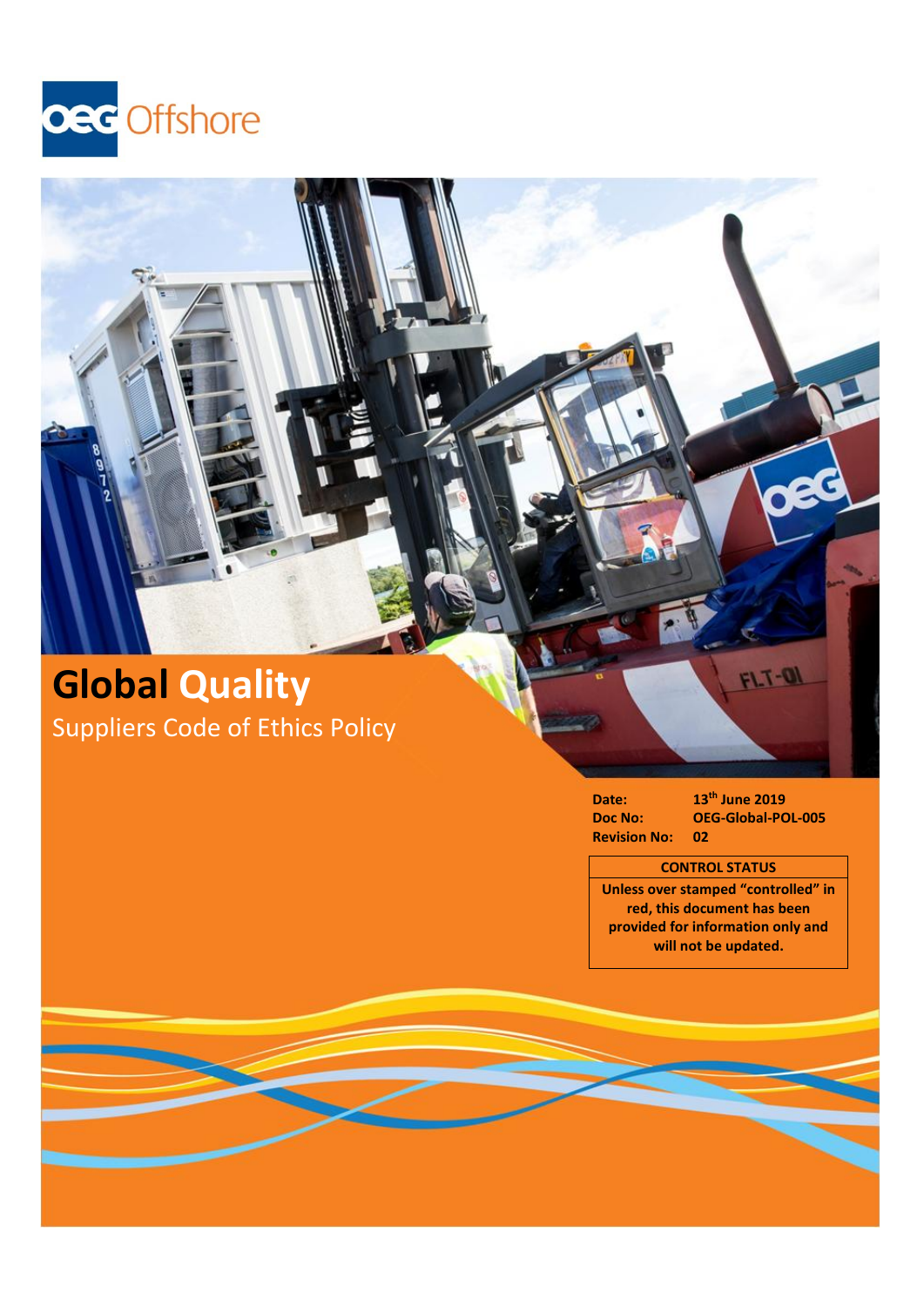# **AMENDMENTS**

| <b>Amendment Description</b>                      | Rev. | <b>Date</b> | <b>Amended By</b> | <b>Approved By</b> | Pages<br><b>Affected</b> |
|---------------------------------------------------|------|-------------|-------------------|--------------------|--------------------------|
| New Policy                                        | 00   | 18/01/17    | SR.               | JH                 | N/A                      |
| Addition of GDPR statement and<br>general updates | 01   | 01/10/18    | LG                | <b>CAR</b>         | 8                        |
| Additional wording in paragraph 7                 | 02   | 13/06/19    | <b>SR</b>         | <b>CAR</b>         | 7                        |
|                                                   |      |             |                   |                    |                          |
|                                                   |      |             |                   |                    |                          |
|                                                   |      |             |                   |                    |                          |
|                                                   |      |             |                   |                    |                          |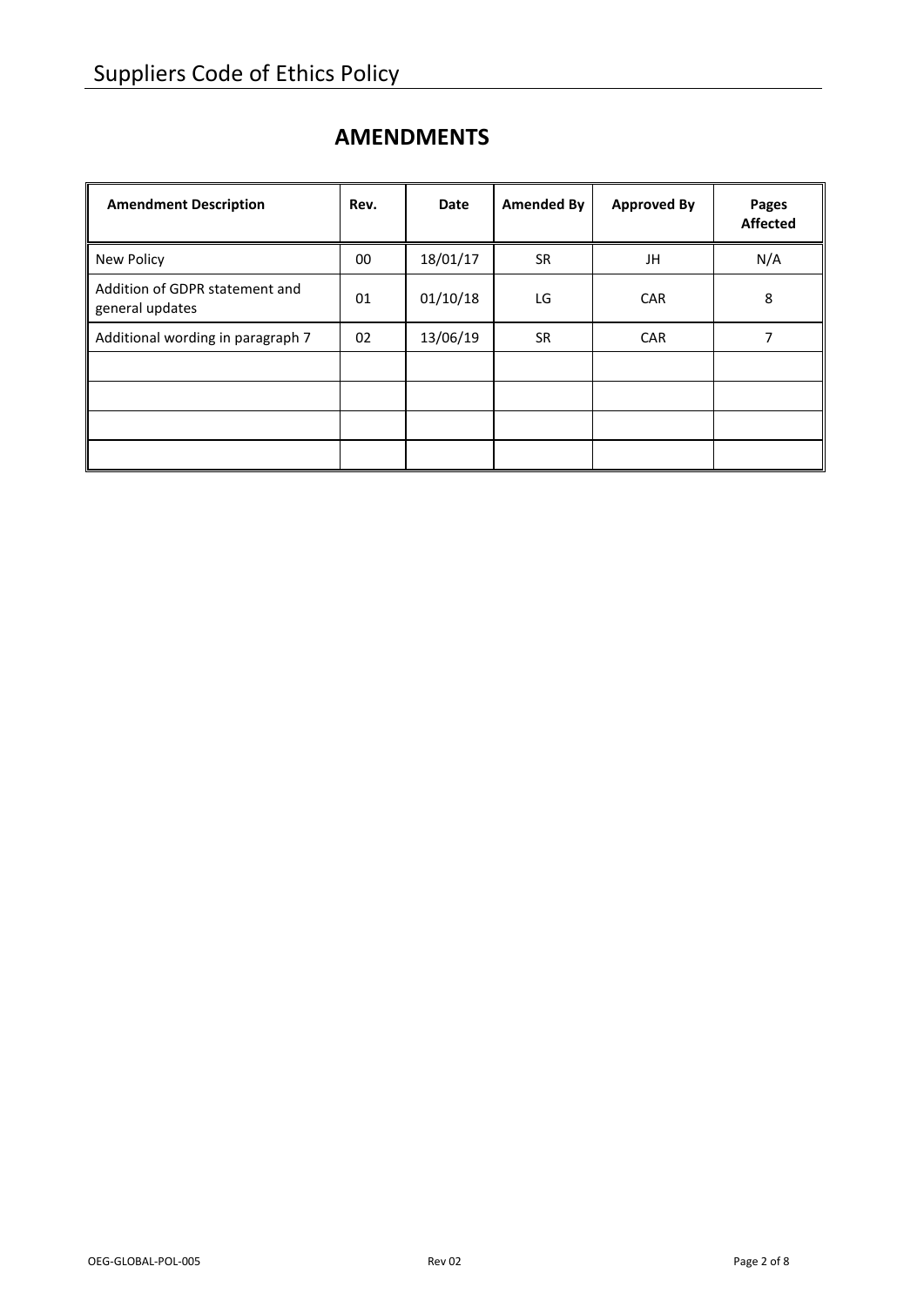# **Table of Contents**

| 1.0 |                                                                                          |  |  |  |  |
|-----|------------------------------------------------------------------------------------------|--|--|--|--|
| 2.0 |                                                                                          |  |  |  |  |
| 2.1 |                                                                                          |  |  |  |  |
| 2.2 |                                                                                          |  |  |  |  |
| 2.3 |                                                                                          |  |  |  |  |
| 3.0 |                                                                                          |  |  |  |  |
| 3.1 |                                                                                          |  |  |  |  |
| 3.2 |                                                                                          |  |  |  |  |
| 3.3 |                                                                                          |  |  |  |  |
| 4.0 |                                                                                          |  |  |  |  |
| 4.1 |                                                                                          |  |  |  |  |
| 5.0 |                                                                                          |  |  |  |  |
| 5.1 |                                                                                          |  |  |  |  |
| 5.2 |                                                                                          |  |  |  |  |
| 5.3 |                                                                                          |  |  |  |  |
| 5.4 |                                                                                          |  |  |  |  |
| 6.0 |                                                                                          |  |  |  |  |
| 6.1 |                                                                                          |  |  |  |  |
| 6.2 |                                                                                          |  |  |  |  |
| 6.3 | We expect you to have in place and apply policies and processes to continuously identify |  |  |  |  |
| 7.0 |                                                                                          |  |  |  |  |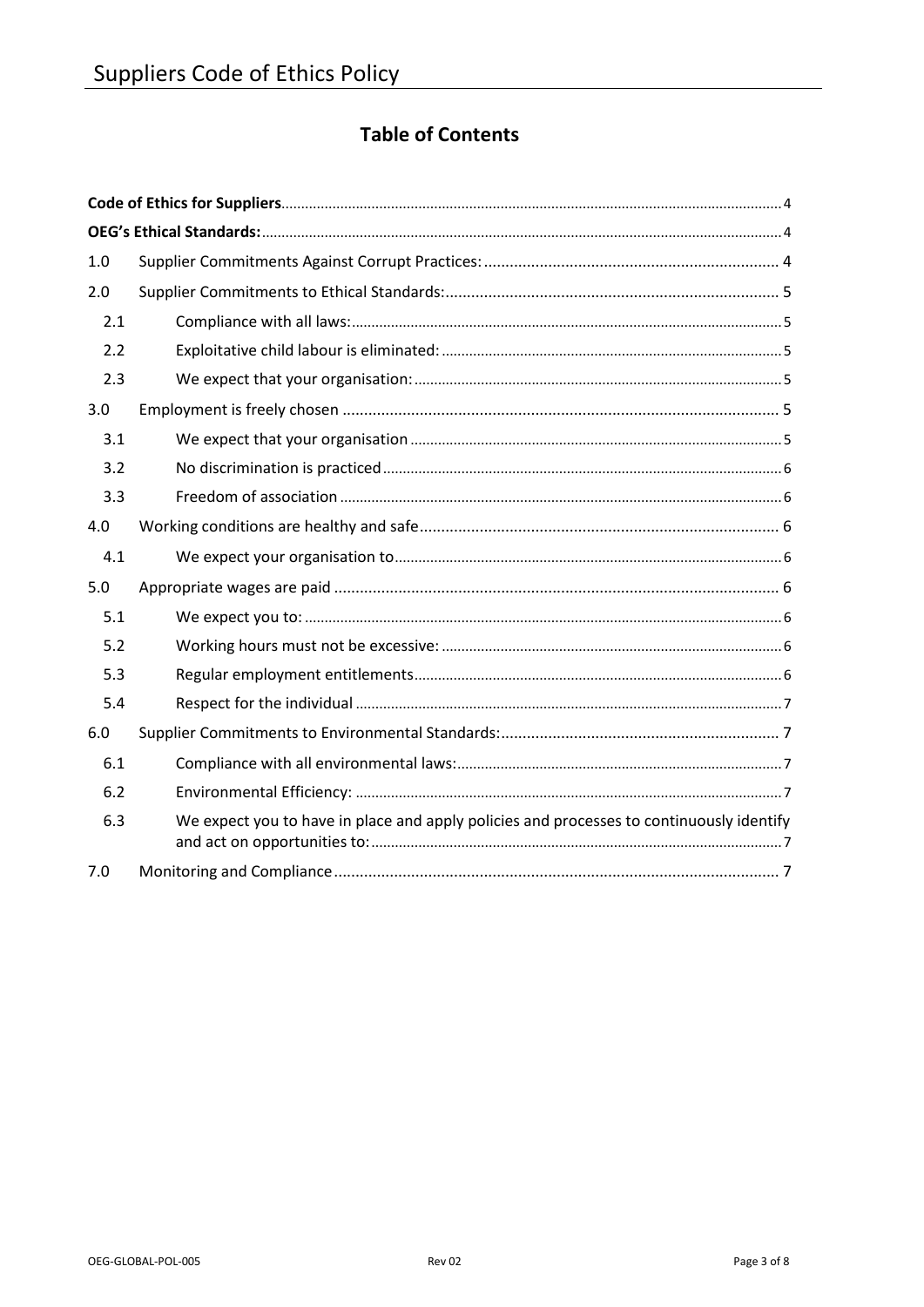# <span id="page-3-0"></span>**Code of Ethics for Suppliers**

We aim for high ethical and environmental standards, both within OEG Offshore Group ("OEG") and throughout our supply chain. Our people and our suppliers are required to operate in an ethical, legally-compliant and professional manner. We require all our Suppliers to commit to our Code of Ethics for Suppliers ("Code") and to promote the same high standards in their supply chains.

The Code covers commitments against corrupt practices and commitments to ethical and environmental standards. The Code is based on statutory requirements and internationally recognised standards set out in the UN Universal Declaration of Human Rights, the International Labour Organisation Conventions and the Modern Slavery Act 2015 (UK).

This Code relates to all suppliers to our local & global operations and forms part of our approach to corporate responsibility in OEG. The Code is mandatory for all suppliers. It exists to protect the relationship between OEG and our suppliers and to help us maintain the high standards we expect.

# <span id="page-3-1"></span>**OEG's Ethical Standards:**

- We work to the highest standards of professional competence and integrity;
- We operate a purchasing process which is fair and equitable to all parties;
- We aim to protect OEG people from exposure to, or the appearance of, participation in collusive or unethical practice;
- We recognise the legitimate interests of all parties and operate our purchasing process in good faith;
- We do not accept or give gifts, hospitality or entertainment which might affect, or which is intended to affect, business judgment. This prohibition applies equally to cash gratuities, goods and services, in kind or at preferential rates;
- OEG people do not accept gifts, hospitality or entertainment outside the scope of their employment which might affect, or which is intended to affect, their judgment on a matter that is within the scope of their employment. This prohibition applies to cash gratuities, personal discounts, gift vouchers, loans, favorable terms on any product or service intended for personal use, share options, to name just a few;
- We only accept hospitality offered in a business context, and this must be offered on a reciprocal basis;
- We do not seek to influence business decisions by offering gifts, hospitality or entertainment or by any other inappropriate means;
- We do not engage in, whether directly or indirectly, any transaction involving trade sanctioned countries;
- We are committed to complying with all anti-bribery and anti-corruption laws applicable to our business, including the UK Bribery Act 2010 and the US Foreign Corrupt Practices Act;
- We respect the confidentiality of our suppliers' information and expect our suppliers to keep confidential all aspects of our relationship.

# <span id="page-3-2"></span>**1.0 Supplier Commitments Against Corrupt Practices:**

#### **We expect that your organisation:**

- Works and will, in all its dealings with OEG, work to the highest standards of professional competence and integrity.
- **•** Operates in a fair and equitable manner.
- Aims to protect its people from exposure to, or the appearance of, participation in collusive or unethical practice.
- Recognises the legitimate interests of all parties and, in all its dealings with OEG, acts in good faith.
- Does not accept or give gifts, hospitality or entertainment which might affect, or which are intended to affect, business judgment. This prohibition applies equally to cash gratuities, goods and services, in kind or at preferential rates;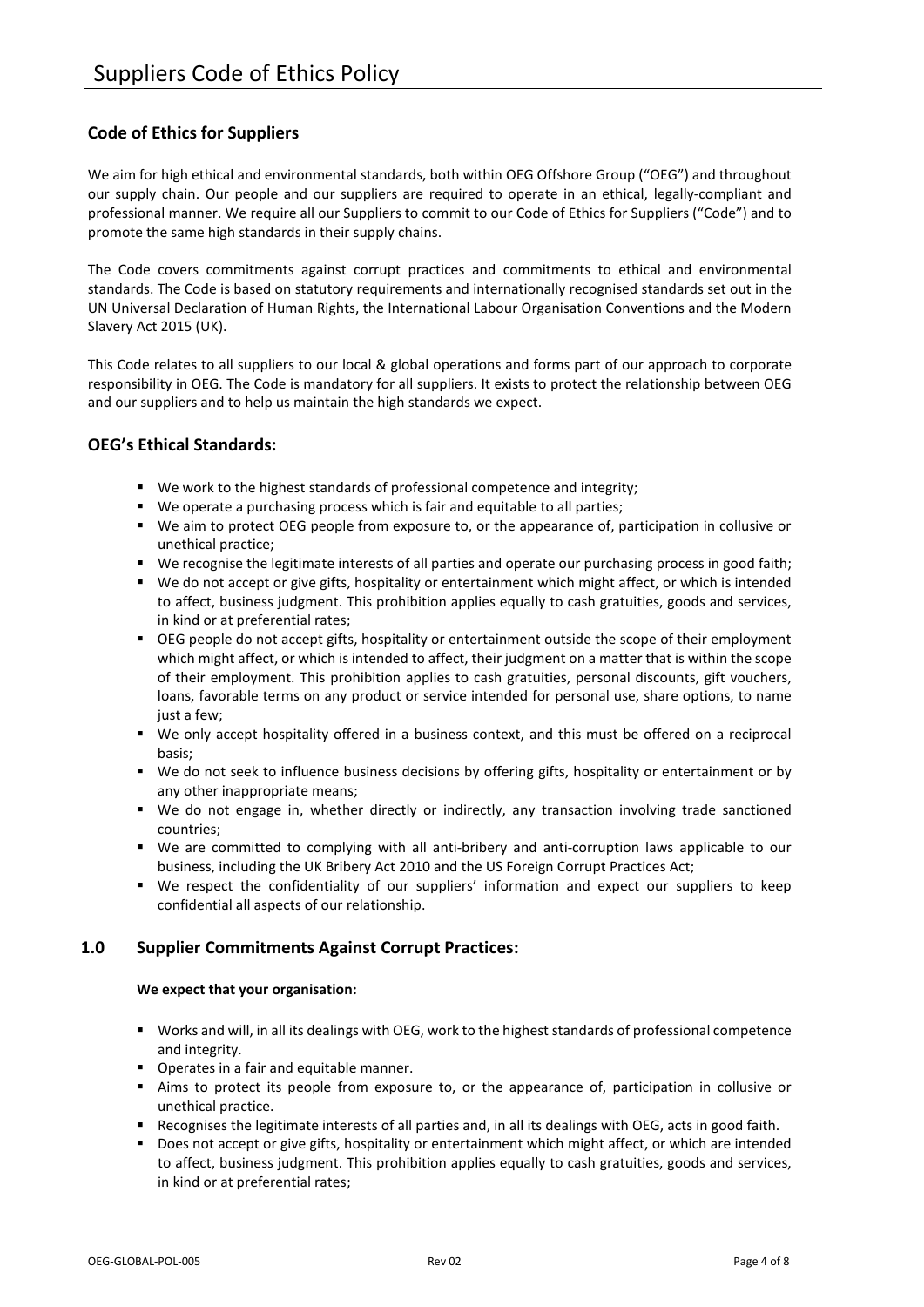- Shall ensure that your people do not accept gifts, hospitality or entertainment outside the scope of their employment which might affect, or which is intended to affect, their judgment on a matter that is within the scope of their employment. This prohibition applies to cash gratuities, personal discounts, gift vouchers, loans, favourable terms on any product or service intended for personal use, share options, to name just a few;
- Will only accept hospitality offered in a business context, and only if offered on a reciprocal basis;
- **•** Does not seek to influence business decisions by offering gifts, hospitality or entertainment or by any other inappropriate means;
- **Does not and will not offer or give any OEG person any personal gift, hospitality or entertainment** which might affect, or which is intended to affect, the business judgment of that OEG person. This prohibition applies to cash gratuities, personal discounts, gift vouchers, loans, favourable terms on any product or service intended for personal use, share options, to name just a few;
- Does not engage in, whether directly or indirectly, any transaction involving trade sanctioned countries;
- Is committed to complying with all anti-bribery and anti-corruption laws applicable to your business, including, where relevant, the UK Bribery Act 2010 and the US Foreign Corrupt Practices Act; and
- Respects the confidentiality of our information and keeps confidential all aspects of our relationship

# <span id="page-4-0"></span>**2.0 Supplier Commitments to Ethical Standards:**

#### <span id="page-4-1"></span>**2.1 Compliance with all laws:**

As a supplier or potential supplier to OEG, we expect you to comply with all local national, European Union and International laws and regulations in relation to ethical employment and trading.

#### <span id="page-4-2"></span>**2.2 Exploitative child labour is eliminated:**

We believe giving young people opportunities in the working environment is crucial for their development, and would not wish to limit this; however, we believe it must be done subject to national laws on the employment of minors and in any event in a responsible way.

#### <span id="page-4-3"></span>**2.3 We expect that your organisation:**

- **Employs no person below the minimum legal age for employment.**
- **Does not employ any young persons (under 18 years) at night or for any hazardous work.**
- Will make the best interests of the young person your primary consideration where a young person of less than 18 years is employed, and will ensure the employment does not adversely harm the young person's education, health or physical, mental, spiritual, moral or social development; and
- Supports and develops policies and programmes that assist any child found to be performing child labour to enable the child to remain in education until no longer a child.

## <span id="page-4-4"></span>**3.0 Employment is freely chosen**

#### <span id="page-4-5"></span>**3.1 We expect that your organisation**

<span id="page-4-6"></span>Does not use forced, bonded or compulsory labour and workers are able to leave their employment after reasonable notice has been served; and does not require workers to lodge deposits of money to secure their position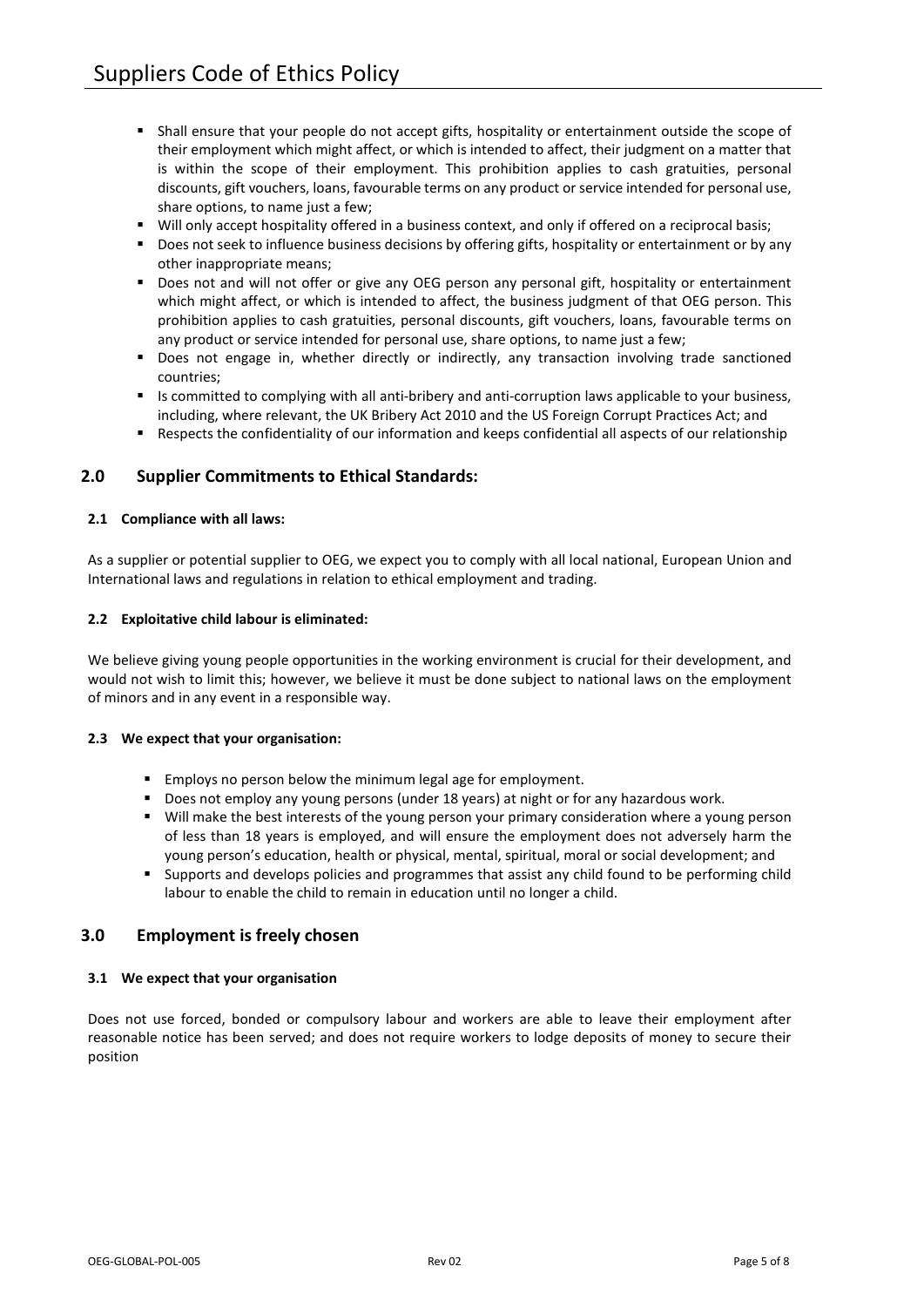#### **3.2 No discrimination is practiced**

- You must ensure that all workers are treated fairly and with dignity and respect.
- You must ensure that no worker receives less favourable treatment in respect of their employment on the grounds of race, gender, religion or belief, any disability, marital status, national origin, sexual orientation, age or the fact that they are a part time or fixed term worker, or is disadvantaged by conditions or requirements which cannot be shown to be justifiable.

These commitments apply to recruitment of persons from outside the workplace and the treatment of contract workers.

#### <span id="page-5-0"></span>**3.3 Freedom of association**

- All workers must be free to join, or not to join trade unions or similar external representative organisations.
- All workers must be informed and consulted in accordance with national laws

# <span id="page-5-1"></span>**4.0 Working conditions are healthy and safe**

#### <span id="page-5-2"></span>**4.1 We expect your organisation to**

- Provide a healthy and safe working environment for all workers in accordance with international standards and national laws.
- Provide access to clean toilet facilities, drinkable water and, if applicable sanitary facilities for food storage.
- Provide a work environment for all workers that is free from health and safety risks as far as is reasonably practical.
- Identify hazards at the earliest opportunity and the most effective, preventative action implemented immediately; and
- Provide the appropriate level of health and safety information, instruction, training and supervision to all workers as and when required to minimise all risks.

## <span id="page-5-3"></span>**5.0 Appropriate wages are paid**

#### <span id="page-5-4"></span>**5.1 We expect you to:**

- ensure all workers receive written understandable information on their employment conditions prior to entering employment and the particulars of their wages for the pay period concerned each time that they are paid.
- ensure that wages paid for a standard working week meet or exceed national legal standards; and
- prohibit the deductions from wages as a disciplinary measure.

#### <span id="page-5-5"></span>**5.2 Working hours must not be excessive:**

**Standard working hours shall comply with national laws and not be excessive.** 

#### <span id="page-5-6"></span>**5.3 Regular employment entitlements**

- To every extent possible, we expect you to ensure that any work undertaken is performed on the basis of a recognised employment relationship established through national law and practice.
- <span id="page-5-7"></span> We expect you to meet your obligations to employees under labour or social security laws, and regulations arising from the regular employment relationship should not be avoided. Examples include the abuse of labour-only contracting or sub-contracting, excessive repetition in the use of fixed term contracts where there is no intent to provide regular employment.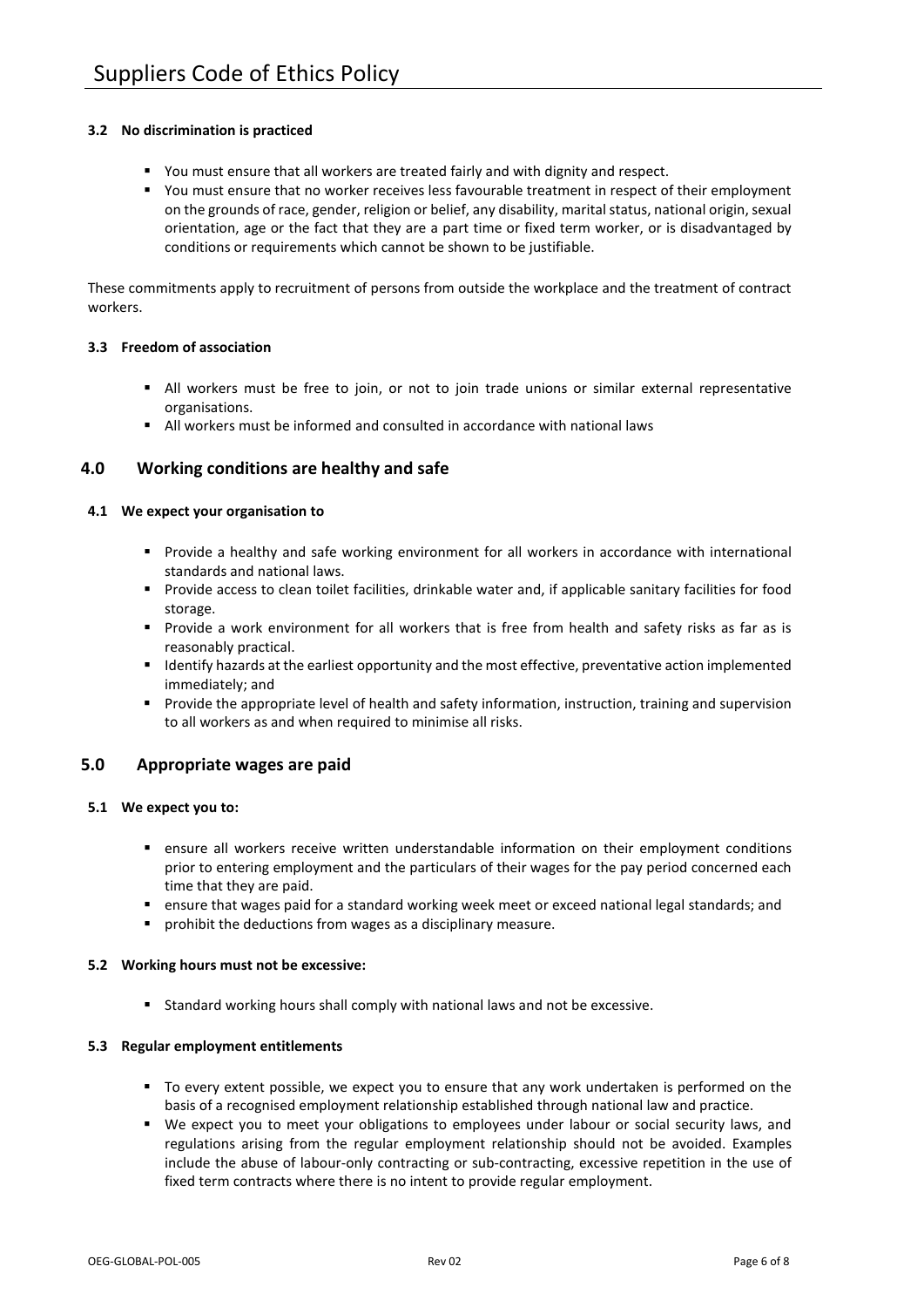#### **5.4 Respect for the individual**

We expect you to treat your workers with respect and dignity. Physical or verbal abuse or harassment on the grounds of race, gender, religion or belief, disability, marital status, national origin or age and any threats or other forms of intimidation must be prohibited.

# <span id="page-6-0"></span>**6.0 Supplier Commitments to Environmental Standards:**

#### <span id="page-6-1"></span>**6.1 Compliance with all environmental laws:**

As a supplier or potential supplier to OEG, we expect you to comply with all national, European Union or International laws in relation to the environment.

#### <span id="page-6-2"></span>**6.2 Environmental Efficiency:**

We are committed to proactively managing and reducing the impact of our business on both the local and global environment and to increasing its environmental sustainability.

#### <span id="page-6-3"></span>**6.3 We expect you to have in place and apply policies and processes to continuously identify and act on opportunities to:**

Reduce your business' resource consumption including:

- Water
- **Energy (gas, electricity and solid fuels)**
- Office materials such as paper, toner cartridges, plastic cups and containers, drink cans, fluorescent tubes
- Any other finite raw materials applicable to your business
- Minimise the waste generated by your business and seek to reduce, recover or recycle waste generated by your business
- Where waste from your business is disposed of to seek and use an environmentally sound disposal option
- OEG expects our key suppliers to have ISO 14001 certification or be actively working towards this international environmental standard.

## <span id="page-6-4"></span>**7.0 Monitoring and Compliance**

- This Code is a mandatory requirement for working with OEG. From time to time OEG may conduct ad hoc assessments to ensure the Code is being upheld.
- We expect our suppliers to provide their employees with adequate training and guidelines and to implement the recognised standards reflected in this Code and to have a process in place to ensure the standards are upheld.
- We expect our suppliers to provide environmental data regarding their operations and they will be encouraged to improve if there are any areas of poor performance.
- If any supplier that falls below the recognised standards and does not adhere to this Code, OEG may work collaboratively with them to achieve these standards where appropriate.
- If a supplier persistently fails to take corrective action within agreed timescales, thereby failing to show a real commitment to this Code, OEG reserves the right to terminate OEG's contract with that supplier by giving seven (7) days written notice.
- If a supplier fails to meet any of the supplier commitments against corrupt practices, OEG reserves the right to terminate OEG's contracts with that supplier immediately by giving written notice and where necessary report the supplier to the appropriate authorities.